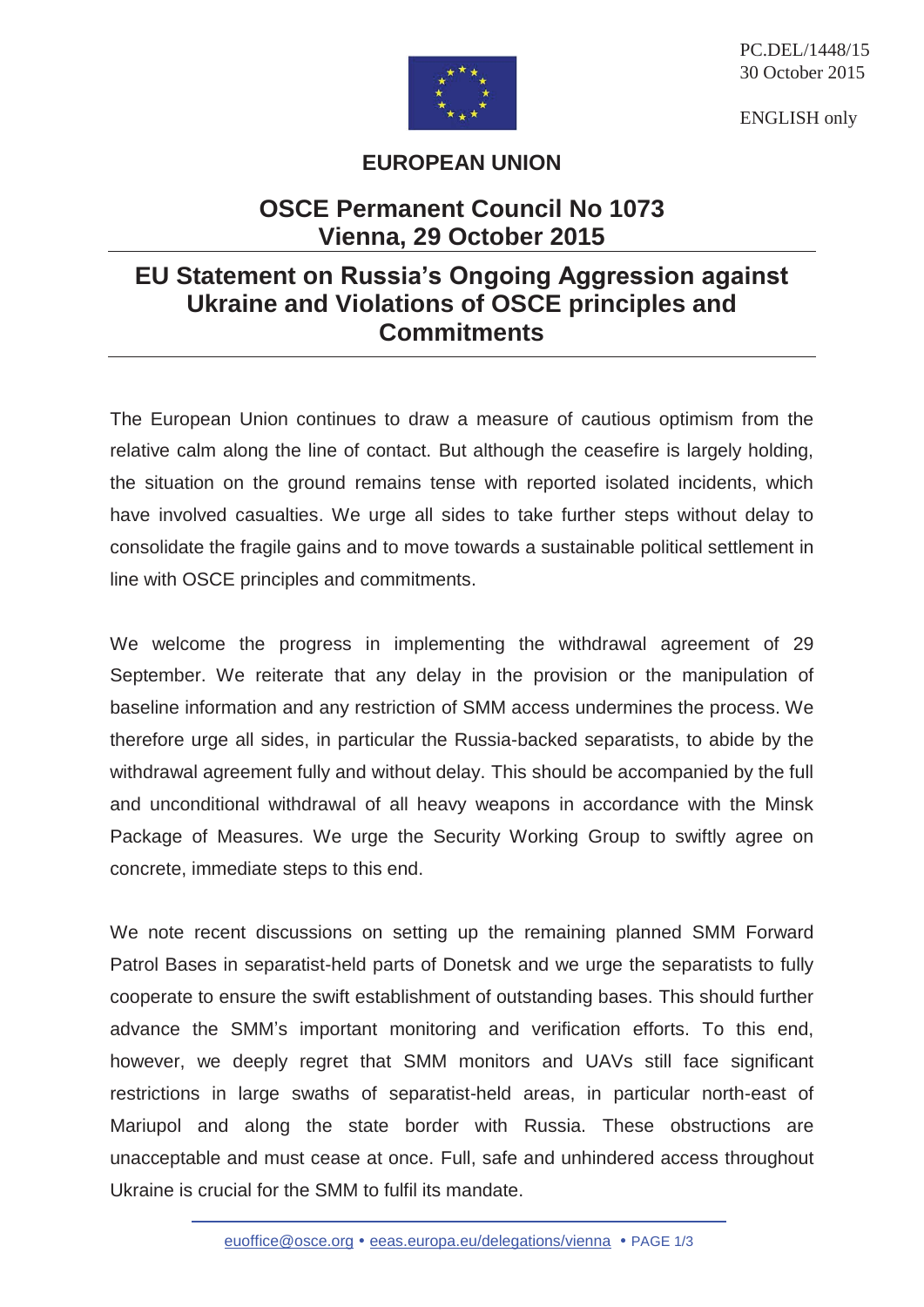We are appalled by recent steps by separatists to block Médecins Sans Frontières from certain parts of Donetsk and Luhansk. Notwithstanding the highly overdue decision by separatists to allow UN agencies to deliver humanitarian assistance in parts of Luhansk, the past three months have seen several actions by separatists to impede international humanitarian organisations in delivering vital assistance and in helping people in need. This is against the background of continuous inflow of Russian so-called humanitarian convoys, on which our position is well-known. We call on all sides to abide by international humanitarian principles and to ensure full and safe humanitarian access without delay. With winter fast approaching, we urge the relevant working groups to agree on the reconstruction of critical infrastructure and to make rapid progress on the modalities for tackling mines and unexploded ordnances.

We urge the Political Working Group to agree on the modalities for local elections in certain parts of the Donetsk and Luhansk regions in accordance with Ukrainian legislation, relevant OSCE standards and monitored by ODIHR, as agreed by the 'Normandy four' leaders in Paris 2 October.

The European Union remains firm in its call on all parties to swiftly and fully implement the Minsk agreements and honour their commitments. We underline Russia's responsibility in this regard and also once again call on Russia to use its considerable influence over the separatists to meet their commitments. The ceasefire must be respected. All heavy weapons must be withdrawn and foreign armed formations, military equipment and mercenaries removed from Ukraine. Reestablishing full Ukrainian control over its state border is essential. In this regard, we reiterate our concern about reports regarding the presence of military equipment and personnel from Russia, including the presence of a Zhytel jamming communication station and a TOS-1 Buratino in separatist-held areas. We recall that the duration of the EU economic sanctions against Russia is linked to the complete implementation of the Minsk agreements.